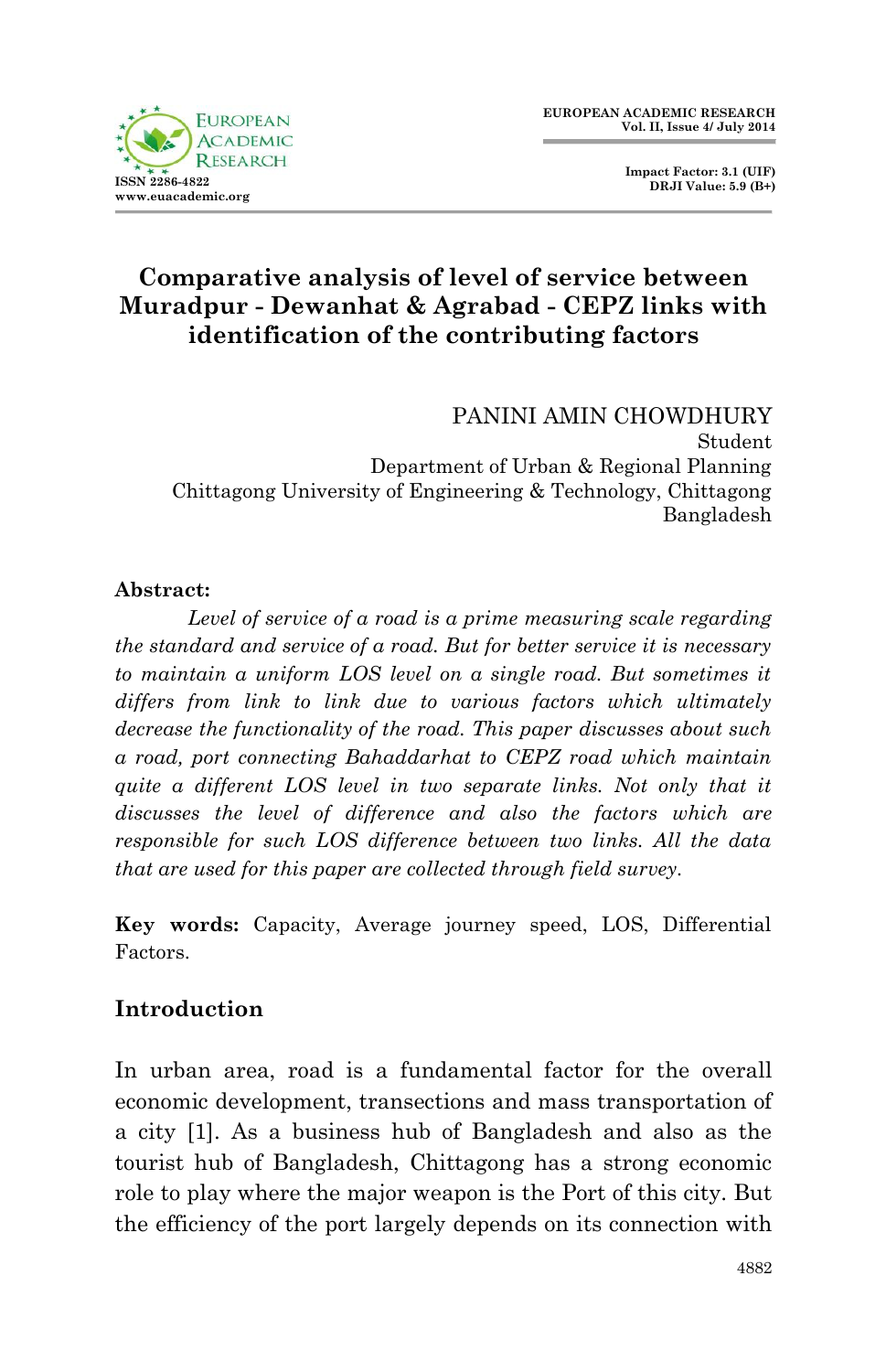the city commercial areas. Bahaddarhat to Patenga road which connects the port with the city is also known as the vein of Chittagong metropolitan city. But there is a big difference in level of service of this road in two different parts. For developing a solution it is necessary to know the level of differences and also the factors which affects behind this [2]. In this paper these objectives have been dealt with.

# **Study area profile**

For this study we consider the vein of Chittagong city bahaddarhat to Patenga road where we divide our survey into 2 parts.

- 1. from Muradpur to Dewanhat.
- 2. Agrabad to CEPZ.

Muradpur to Dewanhat road has two major intersections within the road segment .This road connects the city people to the major port of the country and also with Patenga beach. The intersection points are Muradpur, Gate no.2, GEC, WASA, Lalkhan bazaar, Tiger pass. Bahaddarhat to Patenga road is very important for travelling in the city. In the south side of this place there is the Patenga Airport Road, in the north the road approaches to Bahaddarhat, in the east side there is O . R Nizam Road and in the west side there is Zakir Hossain Road[3].

Agrabad to CEPZ road also has two major intersections in the segment. One Port connecting road and the other one is on the custom house circle double mooring road. In the north, south, east, west direction the locations are as same as the Muradpur to tiger pass road. [3]

# **Methodology**

For this project both primary and secondary source data were used. At first data was collected about the present volume and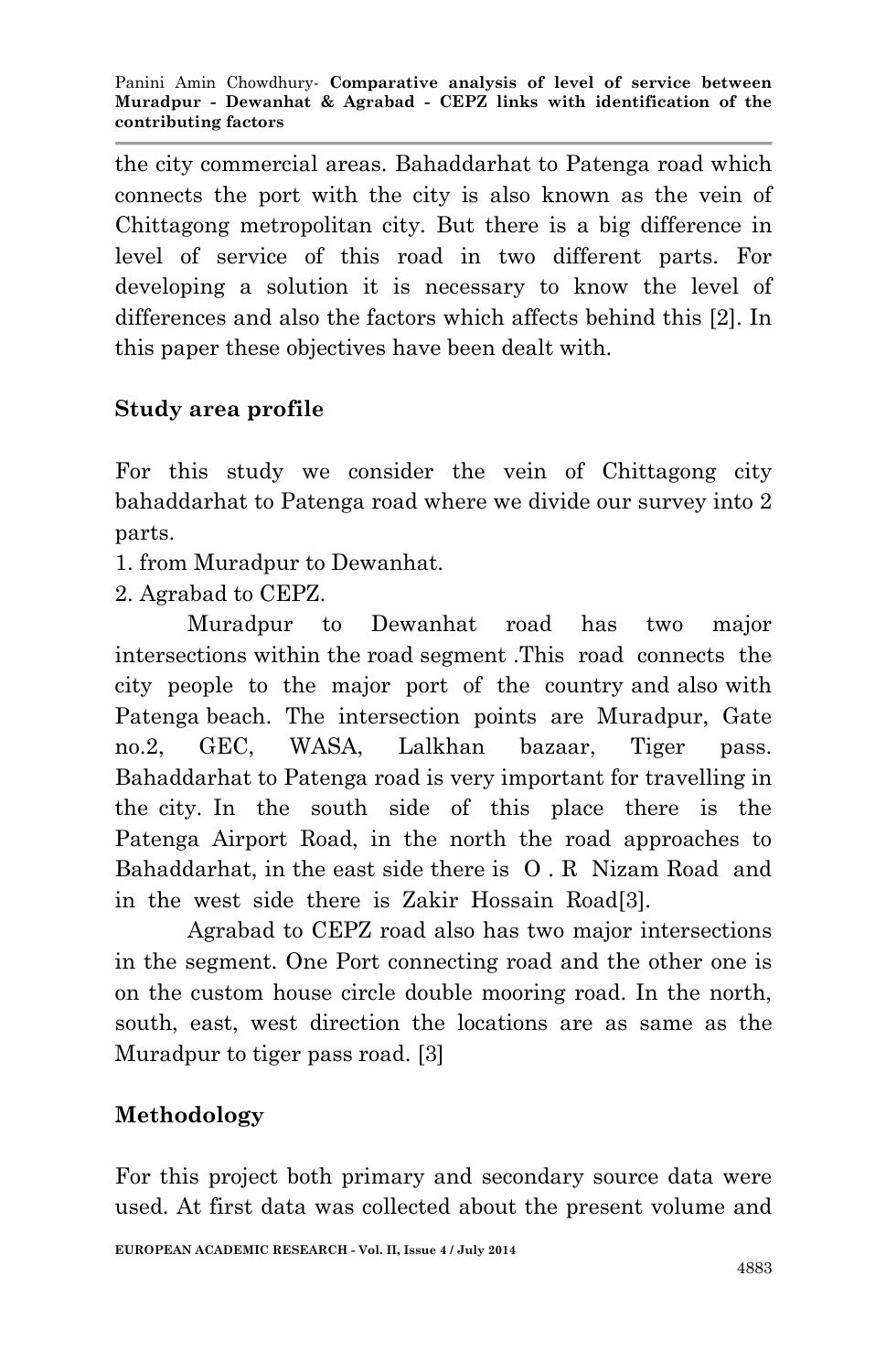speed of the routes through manual volume survey and moving observation method speed survey .From these surveys we collect data for calculating capacity & average journey speed of the routes. For calculation, all the vehicles are converted into U.K. standard P.C.Unit.Collection of data is conducted both in the week and weekend where we consider Friday as a weekend and Monday as a weekly day.

# **Speed Calculation**

Here, the calculation method which is used to calculate average journey speed of Agrabad to CEPZ is shown which is used in the same way for Muradpur to Dewanhat road also.

Average speed,  $V = \frac{d}{t}$ .[4]

Where  $d =$  total distance and  $t =$  Average journey time

$$
\overline{-t}=t-\frac{\mathbf{y}}{\mathbf{q}}.[4]
$$

Where,  $t = Journey time$ ,  $q = Flow rate$ ,  $y = No$ , of overtaking vehicles – No. of overtake vehicles when test vehicle is moving.

Flow rate from Agrabad to CEPZ

$$
q_{\mathbf{a}-\mathbf{c}}=\frac{x_{\mathbf{c}-\mathbf{a}^+}\,y_{\mathbf{a}-\mathbf{c}}}{t_{\mathbf{a}-\mathbf{c}}+t_{\mathbf{c}-\mathbf{a}}}\,.\,[4]
$$

Where,  $x_{c-a}$  Opposing traffic counts when the test vehicle travelling Agrabad to CEPZ.

 $y_{a-c} =$  Overtaking – overtaken

 $t_{a-c}$  = Journey time of Agrabad to CEPZ.

 $t_{c-a}$  = Journey time of CEPZ toAgrabad

Average journey time,

**EUROPEAN ACADEMIC RESEARCH - Vol. II, Issue 4 / July 2014**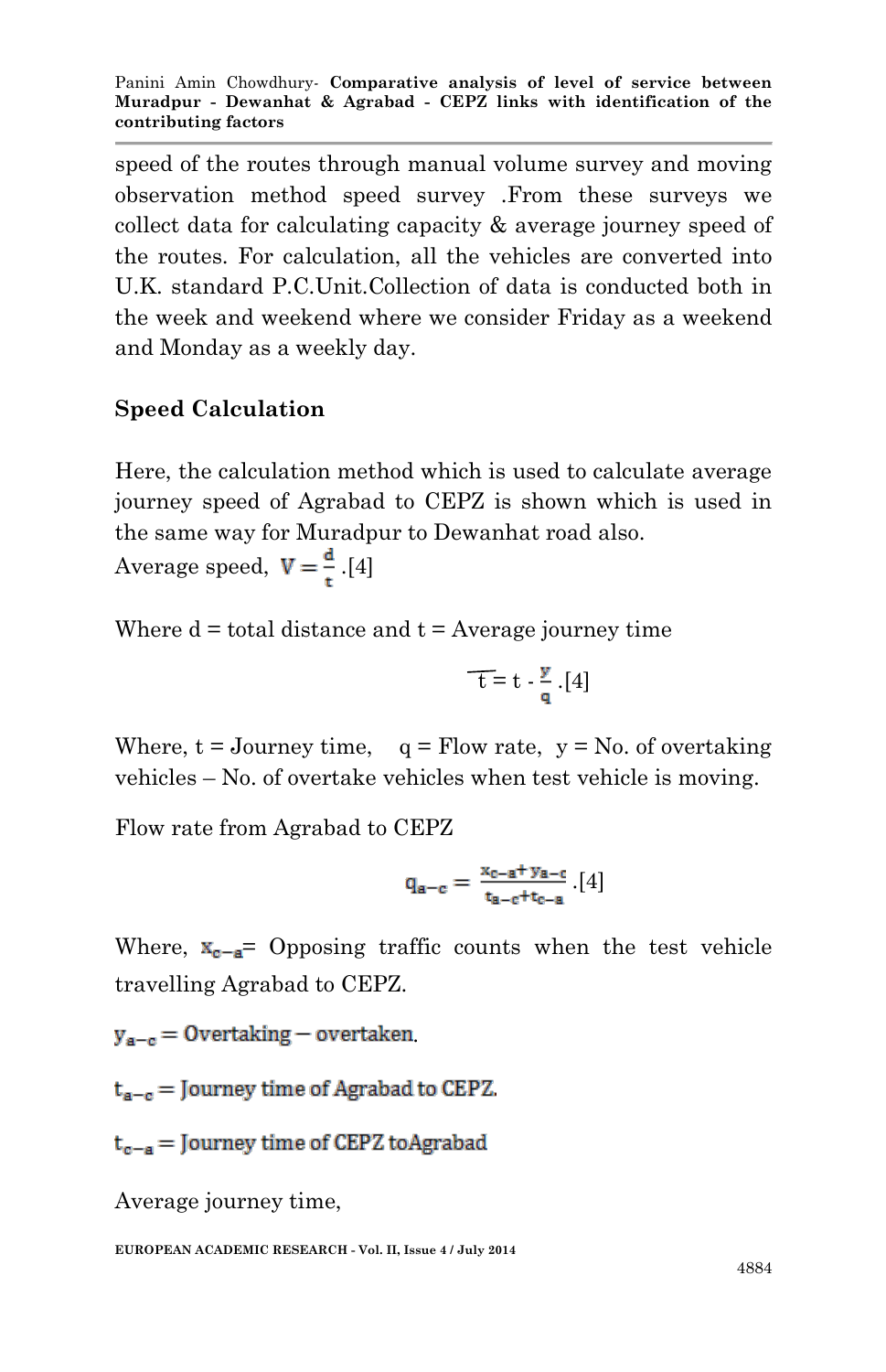$$
\overline{\mathbf{t}_{\mathbf{a}-\mathbf{c}}} = \mathbf{t}_{\mathbf{a}-\mathbf{c}} - \frac{\mathbf{y}_{\mathbf{a}-\mathbf{c}}}{\mathbf{q}_{\mathbf{a}-\mathbf{c}}} \cdot [4]
$$

Average speed from Agrabad to CEPZ,

$$
V_{a-c}=\,\frac{d_{a-c}}{t_{a-c}}
$$

here,  $d_{a-c}$  = distance of the link. [4]

In the same way the average speed of CEPZ to Agrabad and rest of the routes are calculated.

#### **Capacity Calculation**-

For capacity Calculation we use the following equation.  $C = \frac{1000 V}{s} [4]$ 

Where, V=Average journey speed. S=Average spacing between vehicles. S=L+0.278vt. L=length of the PCU vehicle. V=Average journey speed. t=Average journey time.

For evaluating LOS we consider the urban arterial road standard, kadiyali (2003) as a standard [4]-

| Level of Service | Overall Speed (K.P.H.) | V/C ratio              |
|------------------|------------------------|------------------------|
|                  | > 80                   | $0.6 - 0.7$            |
| B                | $40 \leq$ Speed < 80   | $0.7 - 0.8$            |
|                  | $30 \leq$ Speed < 40   | $0.8 - 0.85$           |
|                  | $25 \leq$ Speed < 30   | 0.9                    |
| E                | About 25               | 0.95                   |
| F                | $\leq 15$              | 1.0 or more than $1.0$ |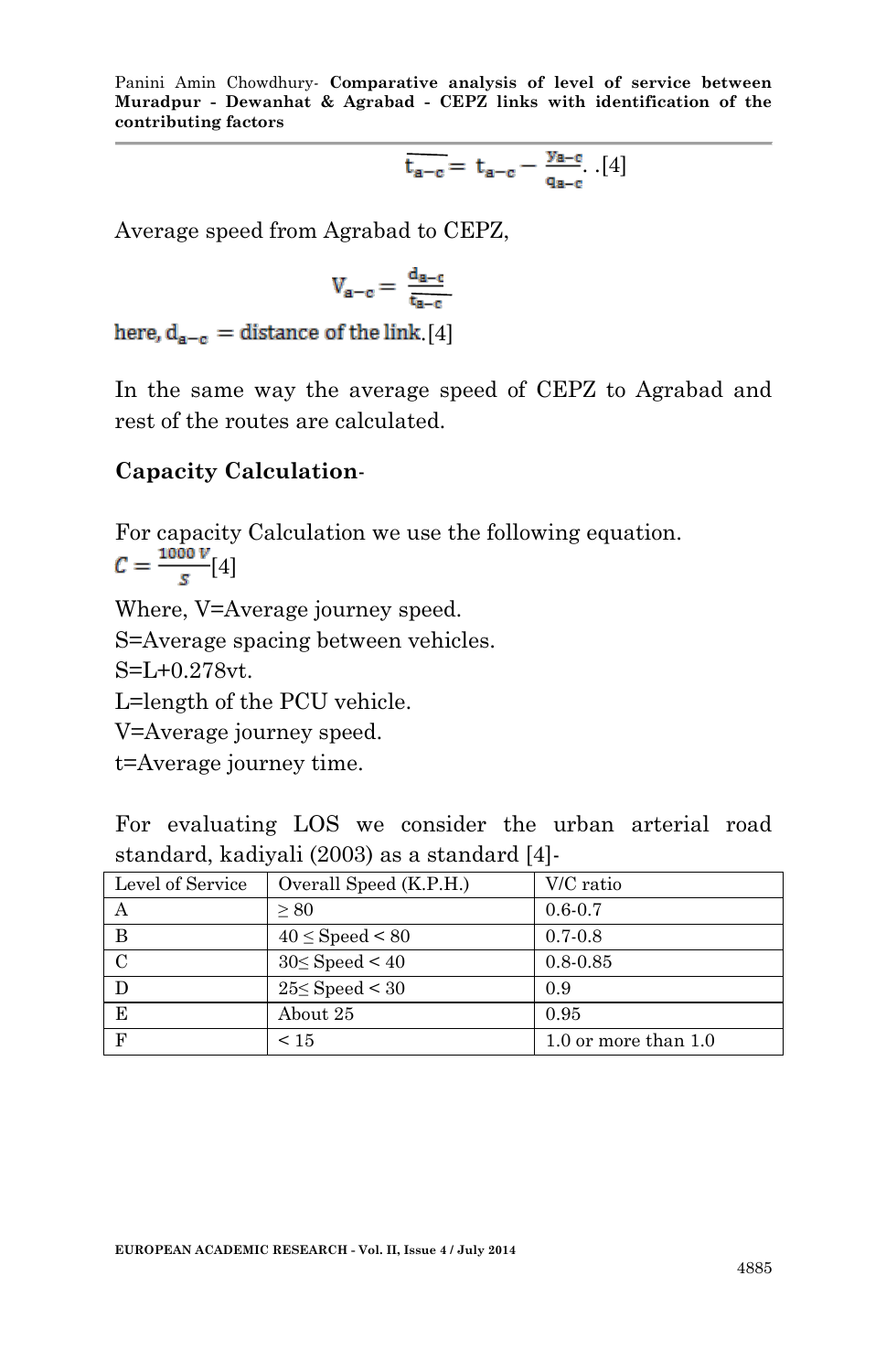### **Analysis & Results**

## **LOS of Muradpur to Dewanhat road**-

As our study area is about 4.54 km in length so we divide it into three links to determine the level of services because of the over congestion level in this road. The links are Dewanhat to GEC, GEC to Gate no 2 and Gate no 2 to Muradpur. Capacity of Dewanhat to Muradpur direction is calculated = 1465.81 PCU per hour.

Capacity of Muradpur to Dewanhat direction is calculated = 1415.5 PCU per hour.

| xoic 1.800 caicamuion oi maraapar to Bewinnae roum |                      |                |           |     |  |  |  |
|----------------------------------------------------|----------------------|----------------|-----------|-----|--|--|--|
| of the<br>Name                                     | Volume               | Journey        | V/C ratio | LOS |  |  |  |
| direction                                          |                      | speed(Km/Hour) |           |     |  |  |  |
| <b>GEC</b><br>to                                   | PCU<br>2055.27       | 15.48          | 1.41      | F   |  |  |  |
| Dewanhat                                           | per hour             |                |           |     |  |  |  |
| direction                                          |                      |                |           |     |  |  |  |
| Dewanhat<br>to                                     | <b>PCU</b><br>2010.1 | 13.85          | 1.37      | F   |  |  |  |
| GEC direction                                      | per hour             |                |           |     |  |  |  |
| GEC to<br>Gate                                     | 1749.37 PCU          | 13.85          | 1.19      | F   |  |  |  |
| No. 2 direction                                    | per hour             |                |           |     |  |  |  |
| Gate No. 2 to                                      | 1999.27 PCU          | 15.48          | 1.41      | F   |  |  |  |
| GEC direction                                      | per hour             |                |           |     |  |  |  |
| Gate No. 2 to                                      | 1636.35 PCU          | 13.85          | 1.11      | F   |  |  |  |
| Muradpur                                           | per hour             |                |           |     |  |  |  |
| Muradpur<br>to                                     | PCU<br>1298.2        | 15.48          | 0.91      | E   |  |  |  |
| Gate No.2                                          | per hour             |                |           |     |  |  |  |

**Table 1:LOS calculation of Muradpur to Dewnhat road**

Source-Field survey,2013.

From the result it is quite evident that the overall service of this road is F. This describes a forced flow operation at low speeds, where volumes are below capacity. In the extreme, both speed and volume can drop to zero. These conditions usually result from queues of vehicles backing up for a restriction downstream. [5]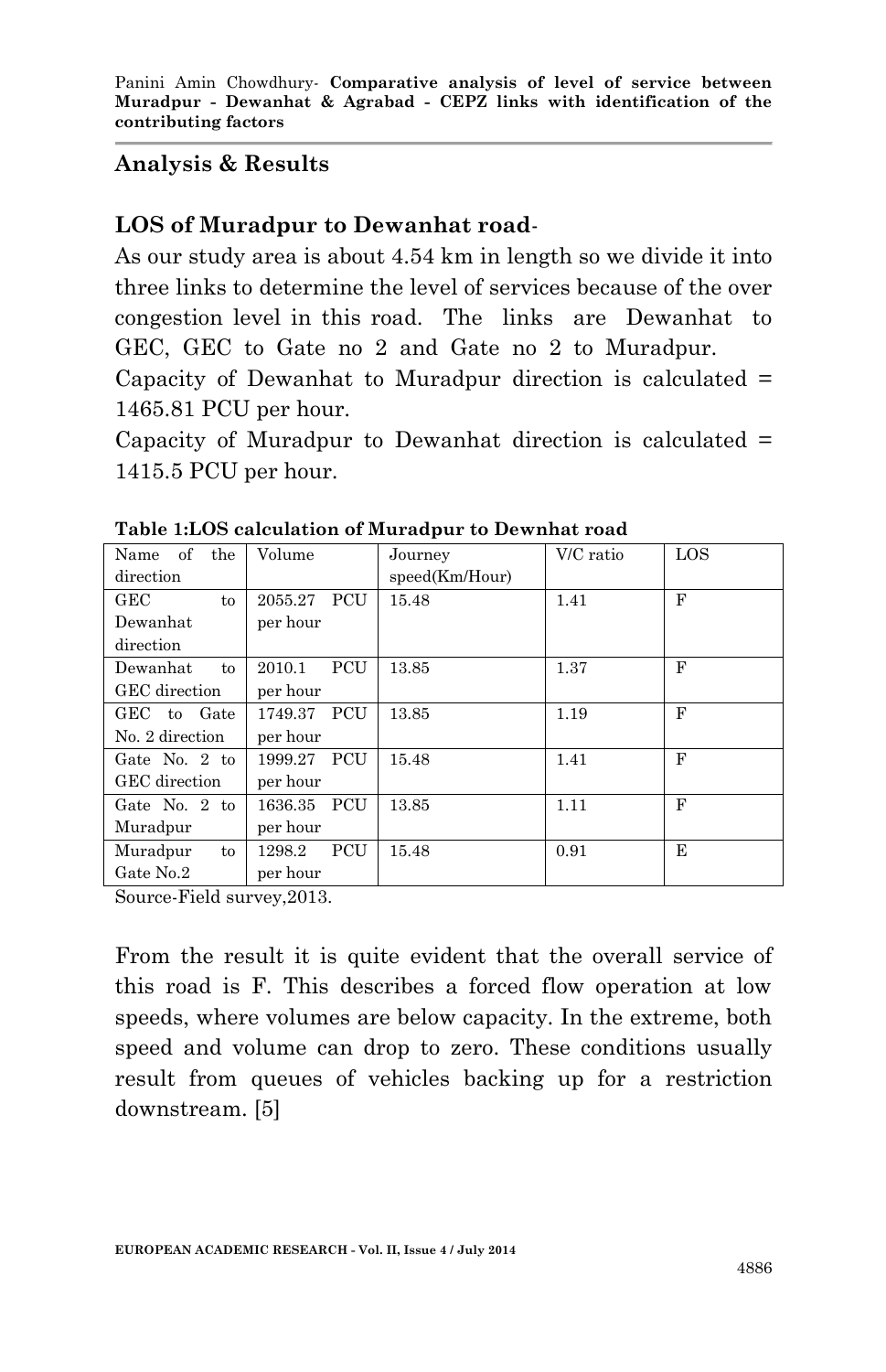Panini Amin Chowdhury*-* **Comparative analysis of level of service between Muradpur - Dewanhat & Agrabad - CEPZ links with identification of the contributing factors**

### **LOS of Agrabad to CEPZ-**

Here our study area is about 6.4 k.m long.But here we consider single link because of the less congestion point in this link. Here the busiest two points are the Agrabad commercial area and CEPZ circle. The rest is not congested at all and a perfect example of arterial road with minimum access road.

The capacity of Agrabad to CEPZ is calculated 2252 PCU per hour

The capacity of CEPZ of Agrabad is calculated 2534.33 PCU per hour.

| Name of the |    | Volume       | Journey        | V/C ratio | LOS |
|-------------|----|--------------|----------------|-----------|-----|
| direction   |    |              | speed(Km/Hour) |           |     |
| Agrabad     | to | 1842 PCU per | 44.35          | 0.82      |     |
| CEPZ        |    | hour         |                |           |     |
| <b>CEPZ</b> | to | 1938 PCU per | 45.59          | 0.76      | в   |
| Agrabad     |    | hour         |                |           |     |

**Table 2-LOS calculation of CEPZ to Agrabad road**

Source-Field survey,2013

On the Agrabad to CEPZ route the LOS is measured C. This is in the zone of stable flow, but speeds and maneuverability are more closely controlled by the higher volumes. Most of the drivers are restricted in their freedom to select their own speed, change lanes, or pass. [4]

But in the route CEPZ to Agrabad the condition is better than this one. Here it is found B. This occurs in the zone of stable flow, with operating speeds beginning to be restricted somewhat by traffic conditions. Drivers still have reasonable freedom to select their speed and lane of operation [4].

# **Discussion**

### **Factors affecting LOS 1. Roadside Land-use**

On Muradpur to Dewanhat road most of the land is used for commercial purposes. So this is a very active place for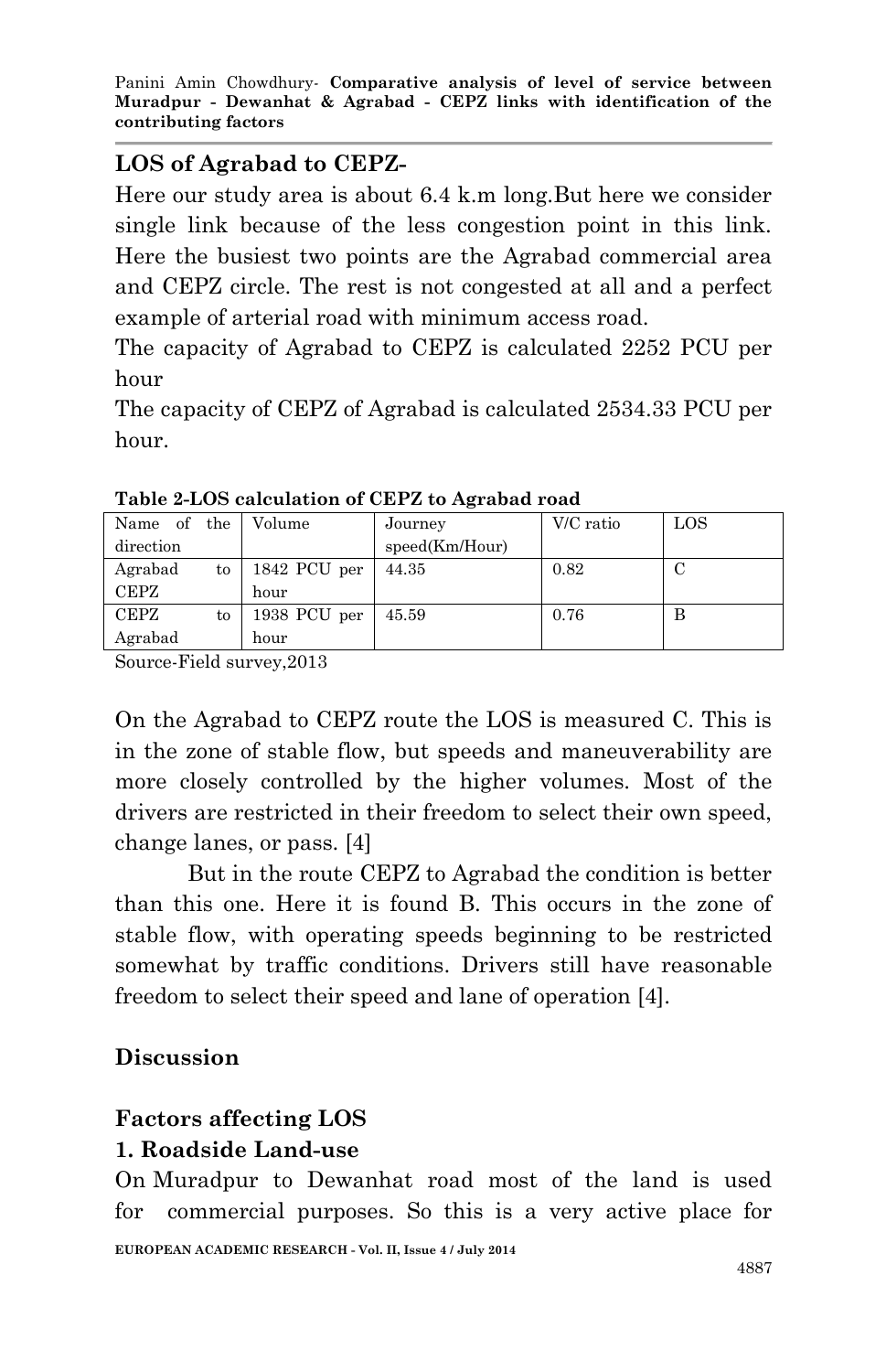people to visit. It creates hazardous situation for the road. The amount of residential land is very little. Number of busy intersections is high here which create more congestion and the commercial purposes keep the road all day busy.

But in comparison Muradpur to Dewanhat road, the Agrabad to CEPZ roadside areas are mainly industrial and residential areas. Here only the Agrabad circle can be considered as a busy commercial area. The rest is mainly light and middle industrial areas and residential. The number of residential buildings is also high in respect of Muradpur to Dewanhat link road. The LOS of road mainly decreases in the morning and evening period and rest of the day maintain a better situation.



**Figure 1-Structure type of Muradpur to Dewanhat (source-field survey)**



**Fig 2- Structure type of Agrabad to CEPZ. (Source-Field survey)**

**EUROPEAN ACADEMIC RESEARCH - Vol. II, Issue 4 / July 2014**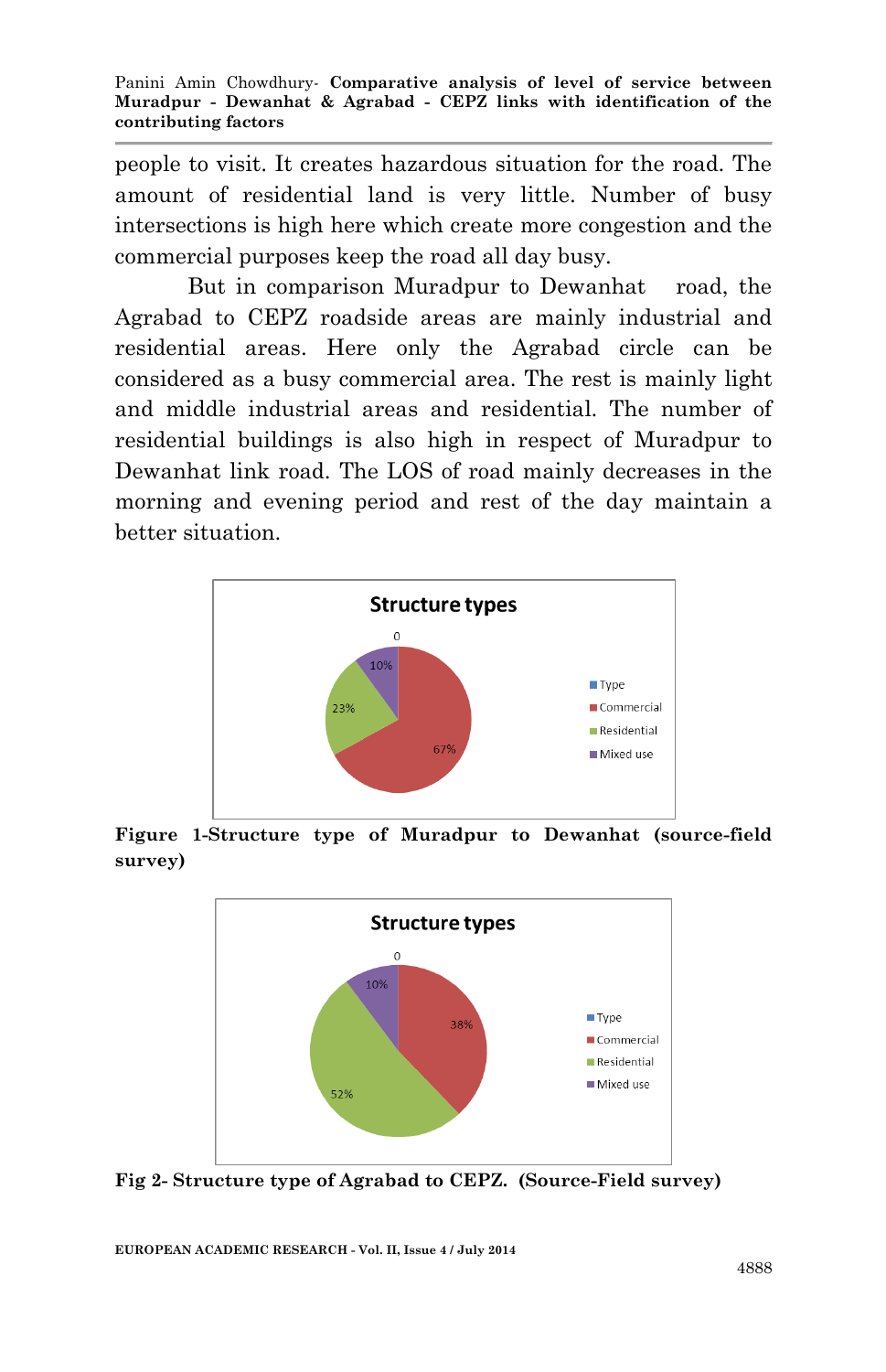#### **2. Roundabout radius in Intersection**

For an intersection a roundabout should have 19.95m – 26.6m [5]. In Gate No. 2 roundabout radius is only 1.51m, in GEC it is 1.21m and in Tiger Pass it is 2.75m which is insufficient for safe moving. This radius affects LOS in this road.

But in Agrabad to CEPZ we found three roundabouts, one on the Agrabad point, one on the custom house point and other on the CEPZ point .And their roundabout radius is 1.7m, 4.2 m and 2.7m respectively which ensure less bad impact on this route than Muradpur to Dewanhat route.

### **3. Channelization**

In GEC intersection a traffic island, a roundabout; a roundabout in gate no. 2; three traffic islands and a roundabout in tiger pass are used for channelization. These conflicting points cannot be solved by these islands.

But on Agrabad to CEPZ route, proper channelization is available on the Agrabad and also on the CEPZ point also. In fact these points are the intersection of 4 routes and have channelization for each one of them. It is also another important factor for being high LOS than the first route.

# **4. Carriage way, Lane and Shoulder**

The carriageway from muradpur to Dewanhat is divided into two lane with no shoulder at all .Moreover most of the point like muradpur,2 no.gate,GEC,WASA or tiger pass is congested due to the off street parking which reduce the LOS of this route. But from Agrabad to CEPZ the route is divided into 3 lanes with shoulders. Though the shoulders are mostly occupied by the off street parked trucks and buses.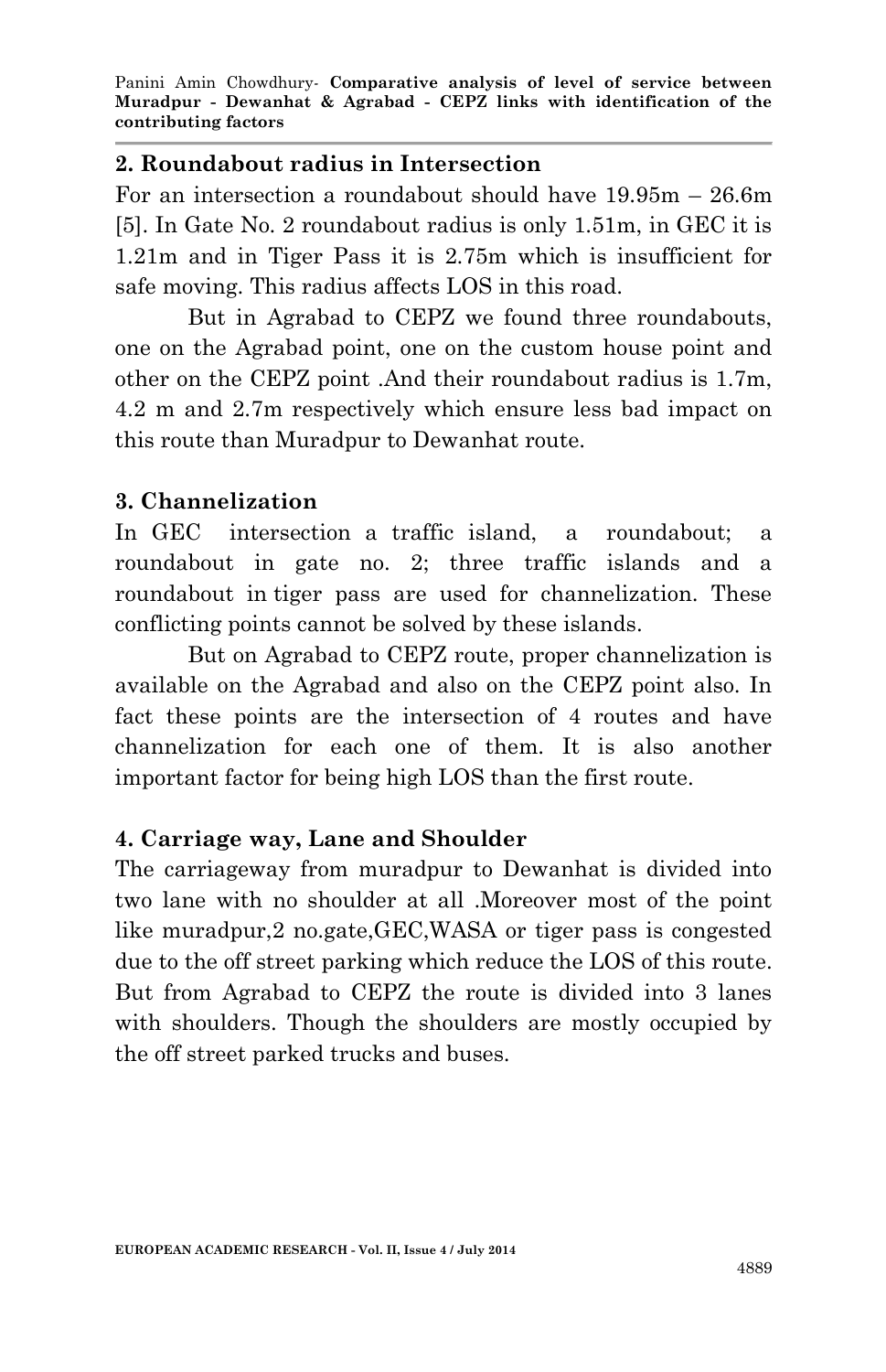Panini Amin Chowdhury*-* **Comparative analysis of level of service between Muradpur - Dewanhat & Agrabad - CEPZ links with identification of the contributing factors**



**Fig- 3 Lane at each carriage way (Agrabad to CEPZ) road intersection.**



**Fig 4 - 2 lane each carriageway (Muradpur to Dewanhat) road intersection.**

#### **5. Access road**

For safe moving in a road there should have minimum number of access road. But from Dewanhat to Muradpur there is too many access roads which are linked with the main road which creates many conflict points. For this reason vehicles can't move with a regular speed and make congestion, which decreases LOS.



**Fig 5- Access roads of the Links**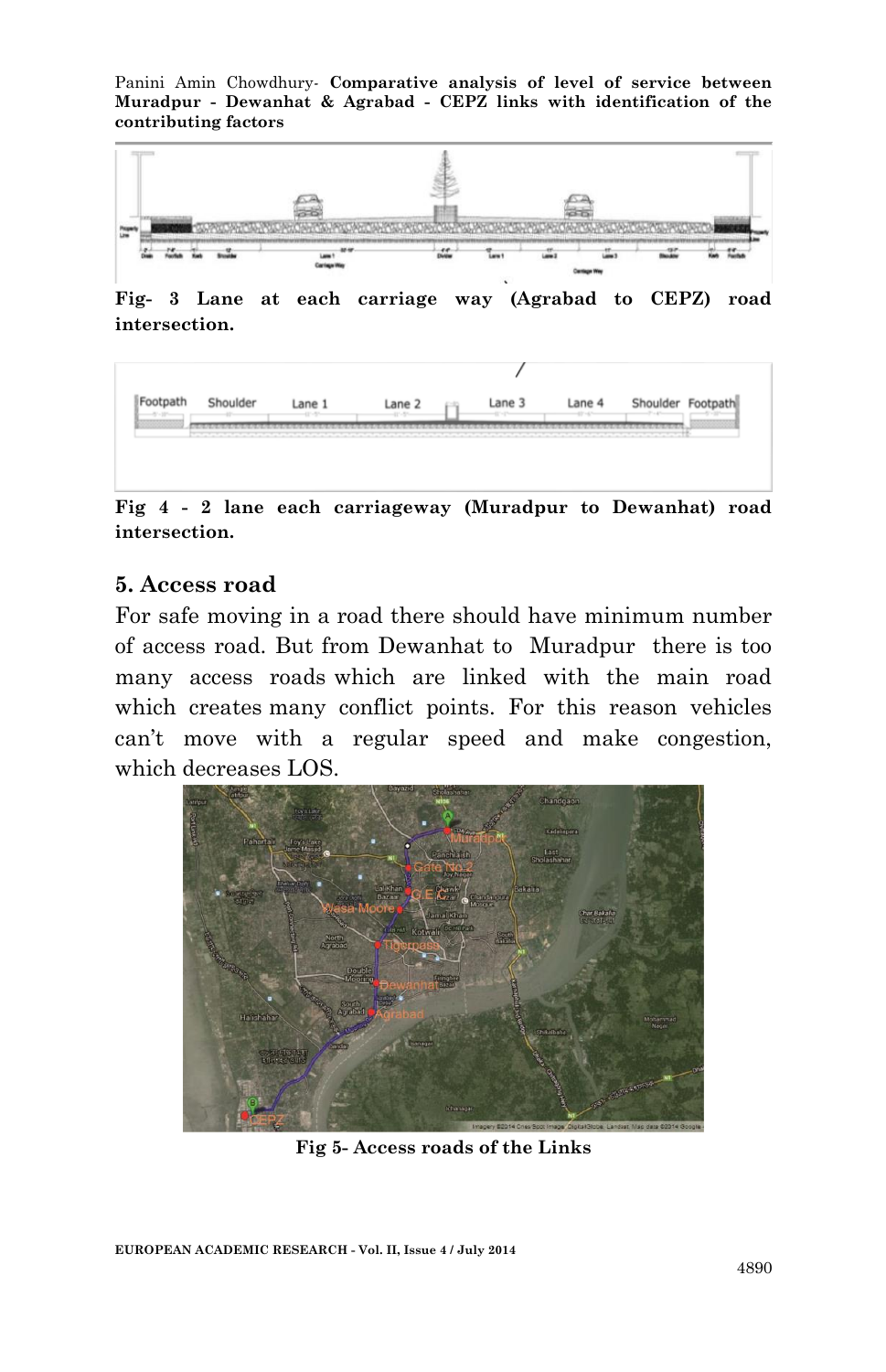But from the map it is quite evident that the number of access road is minimum in the Agrabad to CEPZ route. For that reason here the vehicles can maintain a moderate speed.

# **6. Signal Device**

Muradpur e to Dewanhat road has three important intersections .At the three intersections along this road there is no signal devices which is very important for free flow of traffic and it plays an important role for the safety of people who cross the road. There is traffic police at every intersection but without signal devices they face problem and sometimes they do not do their duty properly.

But in case of Agrabad to CEPZ road on the 3 intersections there are both traffic polices and signal lights. But the lights are not properly maintained. Though it serve better than the signal system of Muradpur to dewanhat.

# **7. Low speed vehicles and Private Cars**

Dewanhat to Muradpur is the main Arterial road of Chittagong city. But in this road it is seen that most of the flow of vehicles is CNG, rickshaws & Auto rickshaws which are slow moving vehicles. Besides increasing number of private car in respect of public transports like bus is also a major concern which is responsible for the decrease of LOS.

But in the Agrabad to CEPZ route the situation is much better than this route. As it is the main connecting road with port mainly container Lorries and other motorized vehicles are the main user of this road. The number of non-motorized slow vehicle is also low in respect of Dewanhat to muradpur. Moreover the numbers of Public transports are found higher also in this route than the previous one.

### **8. Illegal Parking**

As the commercial activities in the muradpur to Dewanhat road are high, the numbers of commercial buildings are also very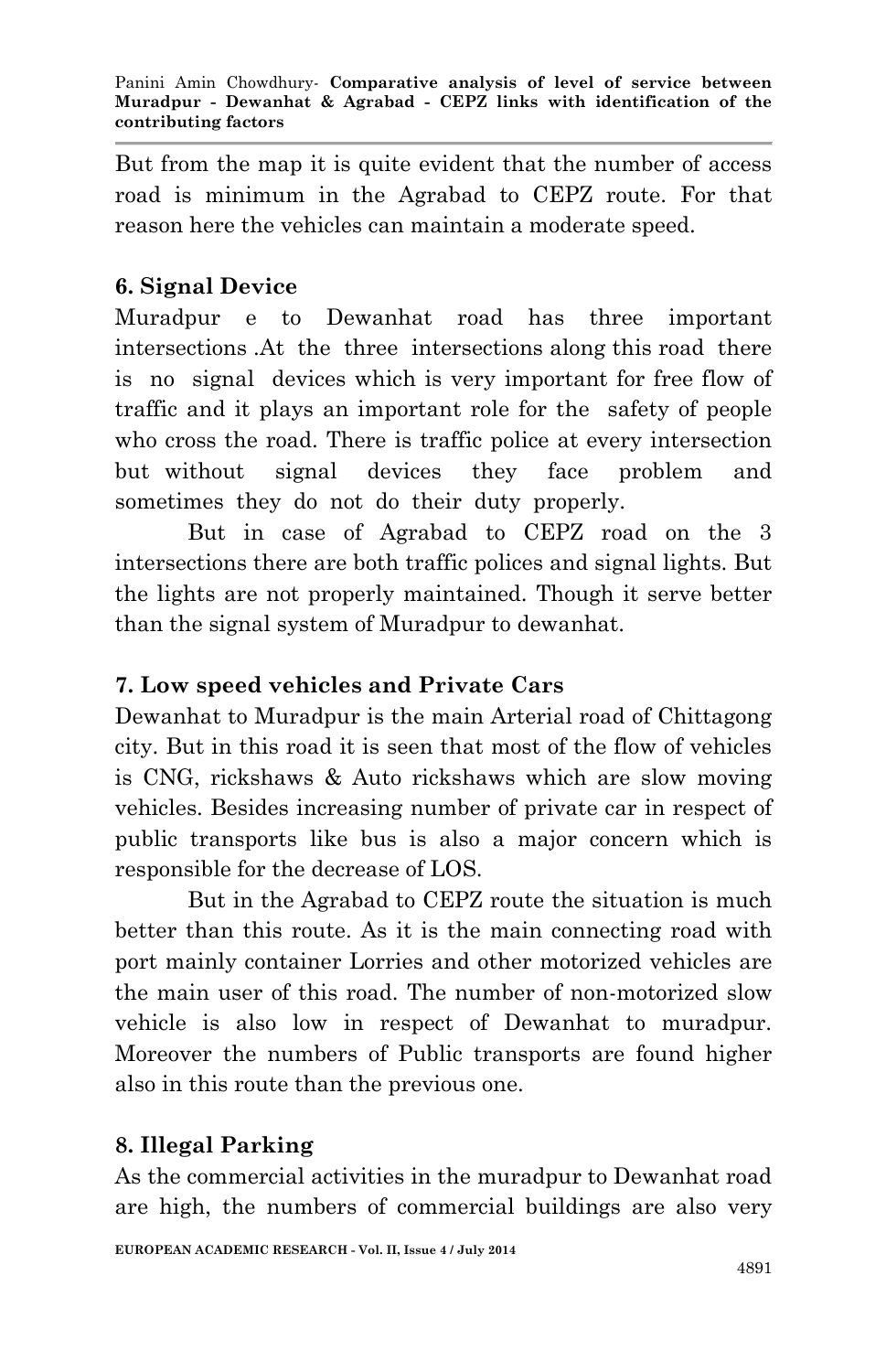high which lead them to a high number of on street parking. Most of the commercial buildings and shopping malls on this this road do not have adequate parking facilities. In fact some commercial buildings have no parking facilities at all. As a result the on street illegal parking creates congestion and as a result the LOS decreases.

But in the Agrabad to CEPZ road only the Agrabad circle is functionalized as a commercial area. The rest is mainly for light industries and residential areas. There are also adequate shoulders beside the road. So on street parking can't create vast impact on the LOS level of this road.

# **9. Management Problem**

Sometimes management problems create congestion on roads and reduce LOS. Uncovered drainage in road and closed road reduce Los. Beside this illegal roadside use for commercial purpose is also responsible for reducing LOS.

But in the Agrabad to CEPZ route this type of problem is also minimum.

# **10. Grade separation**

Grade separations like fly over can also play a vital factor for the development of LOS of a road [2]. In past the port connecting road means the Agrabad to CEPZ road was also as congested as the muradpur to Dewanhat route due to the pressure of the container lorries. But now a port connecting fly over have built which carry the maximum pressure of the port related trucks and Lorries. As a result the pressure reduces a lot.

But in case of Muradpur to Tiger pass route there is no grade separation .So the main road has to carry the whole pressure of vehicle.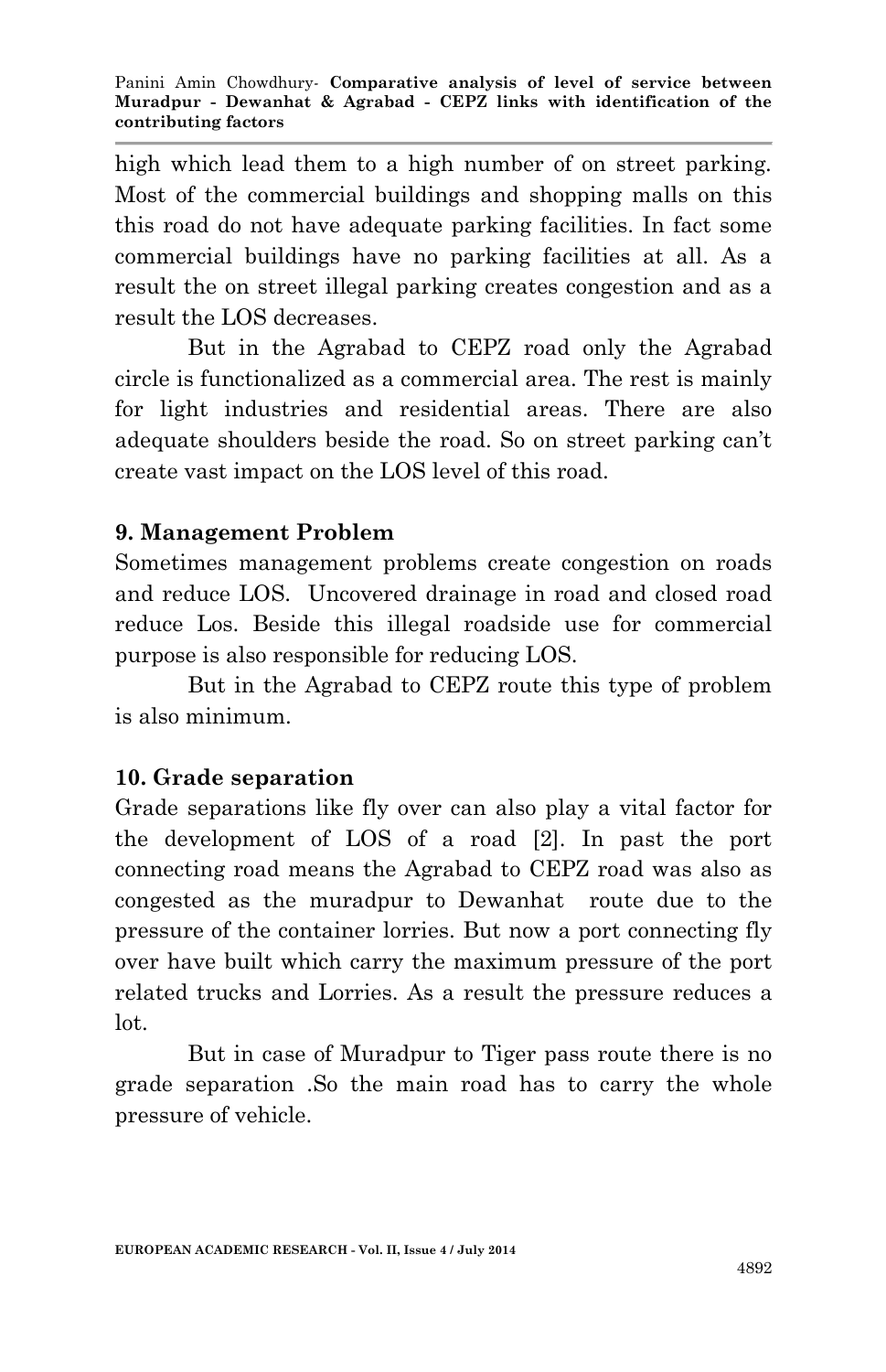### **11. Lane width**:

A lane width of 3.65m is considered as the defined ideal lane [5]. Agrabad to CEPZ lane has average width of 3.67m. So, it is an ideal lane.

But in respect of Muradpur to Dewanhat the lane width is found 2.88m which is not also up to the standard to carry the traffic.

# **12. Lateral Clearance**:

Lateral obstruction such as retaining walls, abutments, signposts, light, poles and parked cars, located closer than .9 ft. from the edge of a traffic lane reduce the capacity [5].

But in Muradpur to Dewanhat route it is found almost .7 feet and sometimes less than .5 ft.

In Agrabad to CEPZ the measurement is almost .8 ft. and sometimes 1-1.5 ft. also. It also plays an important factor.

# **Findings:**

From the above analysis it is quite evident that the overall situation of the level of service in the Muradpur to Dewanhat is pretty much worse than the Agrabad to CEPZ link road. The main reasons are also discussed above. So in comparison we can easily identify that the LOS of Agrabad to CEPZ link is much better in respect of Muradpur to Dewanhat link.

# **Conclusion**

For the overall development of Chittagong city, this Bahaddarhat to Patenga road is one of the chief factors which can play the vital role as it is the port connecting road with the city center. But from the comparison it is quite evident that the difference in the level of service is pretty much higher in different links of this road. But for the overall development uniform LOS of this road is a pre-condition [2]. In this paper I